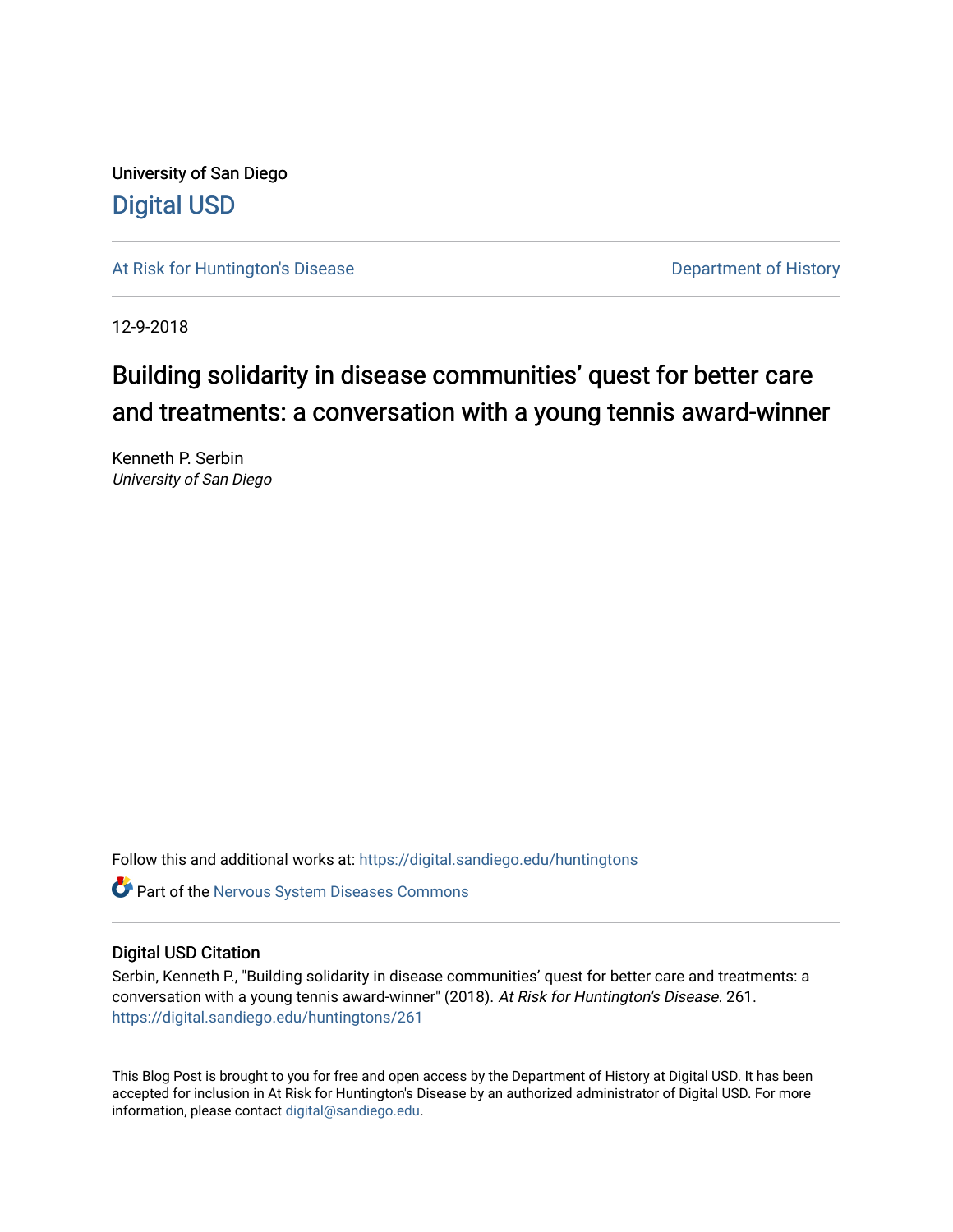#### More **[Create Blog](https://www.blogger.com/home#create) [Sign In](https://www.blogger.com/)**

# [At Risk for Huntington's Disease](http://curehd.blogspot.com/)

*HD is a genetically caused brain disorder that causes uncontrollable bodily movements and robs people's ability to walk, talk, eat, and think. The final result is a slow, ugly death. Children of parents with HD have a 50-50 chance of inheriting the disease. There is no cure or treatment.*

# Blog Archive

- $\blacktriangleright$  [2021](http://curehd.blogspot.com/2021/) (12)
- $\blacktriangleright$  [2020](http://curehd.blogspot.com/2020/) (16)
- $\blacktriangleright$  [2019](http://curehd.blogspot.com/2019/) (19)
- $\sqrt{2018(16)}$  $\sqrt{2018(16)}$  $\sqrt{2018(16)}$ 
	- [▼](javascript:void(0)) [December](http://curehd.blogspot.com/2018/12/) (2)

Roche [announces](http://curehd.blogspot.com/2018/12/roche-announces-us-canada-sites-for.html) U.S., Canada sites for Phase 3 cli... Building solidarity in

disease [communities'](http://curehd.blogspot.com/2018/12/building-solidarity-in-disease.html) quest ...

- [►](javascript:void(0)) [November](http://curehd.blogspot.com/2018/11/) (2)
- [►](javascript:void(0)) [September](http://curehd.blogspot.com/2018/09/) (2)
- $\blacktriangleright$  [July](http://curehd.blogspot.com/2018/07/) (1)
- $\blacktriangleright$  [May](http://curehd.blogspot.com/2018/05/) (1)
- $\blacktriangleright$  [April](http://curehd.blogspot.com/2018/04/) (2)
- $\blacktriangleright$  [March](http://curehd.blogspot.com/2018/03/)  $(3)$
- $\blacktriangleright$  [February](http://curehd.blogspot.com/2018/02/) (3)
- $2017(14)$  $2017(14)$
- $2016(13)$  $2016(13)$
- $\blacktriangleright$  [2015](http://curehd.blogspot.com/2015/) (24)
- $\blacktriangleright$  [2014](http://curehd.blogspot.com/2014/) (24)
- $\blacktriangleright$  [2013](http://curehd.blogspot.com/2013/) (30)
- $\blacktriangleright$  [2012](http://curehd.blogspot.com/2012/) (26)
- $\blacktriangleright$  [2011](http://curehd.blogspot.com/2011/) (33)
- [►](javascript:void(0)) [2010](http://curehd.blogspot.com/2010/) (26)
- $\blacktriangleright$  [2009](http://curehd.blogspot.com/2009/) (21)
- $\blacktriangleright$  [2008](http://curehd.blogspot.com/2008/) $(7)$
- $\blacktriangleright$  [2007](http://curehd.blogspot.com/2007/) $(7)$
- $\blacktriangleright$  [2006](http://curehd.blogspot.com/2006/) (4)
- $\blacktriangleright$  [2005](http://curehd.blogspot.com/2005/) (17)

# About Me **GENE [VERITAS](https://www.blogger.com/profile/10911736205741688185)**

View my [complete](https://www.blogger.com/profile/10911736205741688185) profile

# HD Links

[Huntington's](http://www.hdsa.org/) Disease Society of America [International](http://www.huntington-assoc.com/) Huntington **Association** 

# SUNDAY, DECEMBER 09, 2018

# Building solidarity in disease communities' quest for better care and treatments: a conversation with a young tennis award-winner

In disease communities, it's easy for affected individuals and their families to become insular as they struggle with the many challenges posed by their particular illness. To attract the attention and funds needed to combat a disease, sometimes they even portray their condition as more devastating than others.

In the Huntington's disease community, we refer to HD as "the devil of all diseases," like a combination of Alzheimer's, Parkinson's, and psychiatric and behavioral disorders, including a high suicide rate. There is no treatment for stopping disease progression.

However, in the quest to treat difficult chronic illnesses, disease communities need to build solidarity and learn valuable lessons from one another. Also, although the causes and symptoms of diseases vary widely, the different communities share the common cause of overcoming the limits diseases place on people's lives.

I had a reawakening about solidarity a year ago this week. At the [University of San Diego](http://www.sandiego.edu/) (USD), where I'm in my 26th year in the [Department of History](http://www.sandiego.edu/cas/history/faculty-and-staff/biography.php?profile_id=87), a new advisee, 20-year-old sophomore Garrett Kurtz, sat in my office as he began to recount his own battle to live with type 1 diabetes.

Suddenly, Garrett untucked the left side of his shirt to reveal a device about the size of a small smartphone attached to his waist. He explained that it was a pump that gave him injections of insulin, which helps convert sugar in the blood so that it can enter the cells and allow them to use energy. Type 1 diabetics cannot produce this essential hormone.

I felt an immediate bond with Garrett. I shared a bit of my family's fight against HD, including my HD-afflicted mother's death and my condition as a gene carrier.

Remarkably, I learned, despite his potentially limiting condition, Garrett has played competitive tennis since he was seven and a half. By 12, he was ranked in the top 50 male players in the nation, and in the top ten in Southern California. He now plays for USD's men's team, a top 35 National Collegiate Athletic Association (NCAA) Division I team.

As Garrett explained, few prominent athletes have diabetes. Choosing the rare but ingenious combination of a history major and chemistry minor, he aims to work for a biotech or similar firm with the goal of helping physically active people, including athletes, better manage their diabetes.

For his efforts, in July Garrett was named one of two 2018 Novo Nordisk [Donnelly Award national winners. The award includes a one-time \\$7,500](http://www.wtt.com/news/2018-novo-nordisk-donnelly-award-winners-honored-chicago)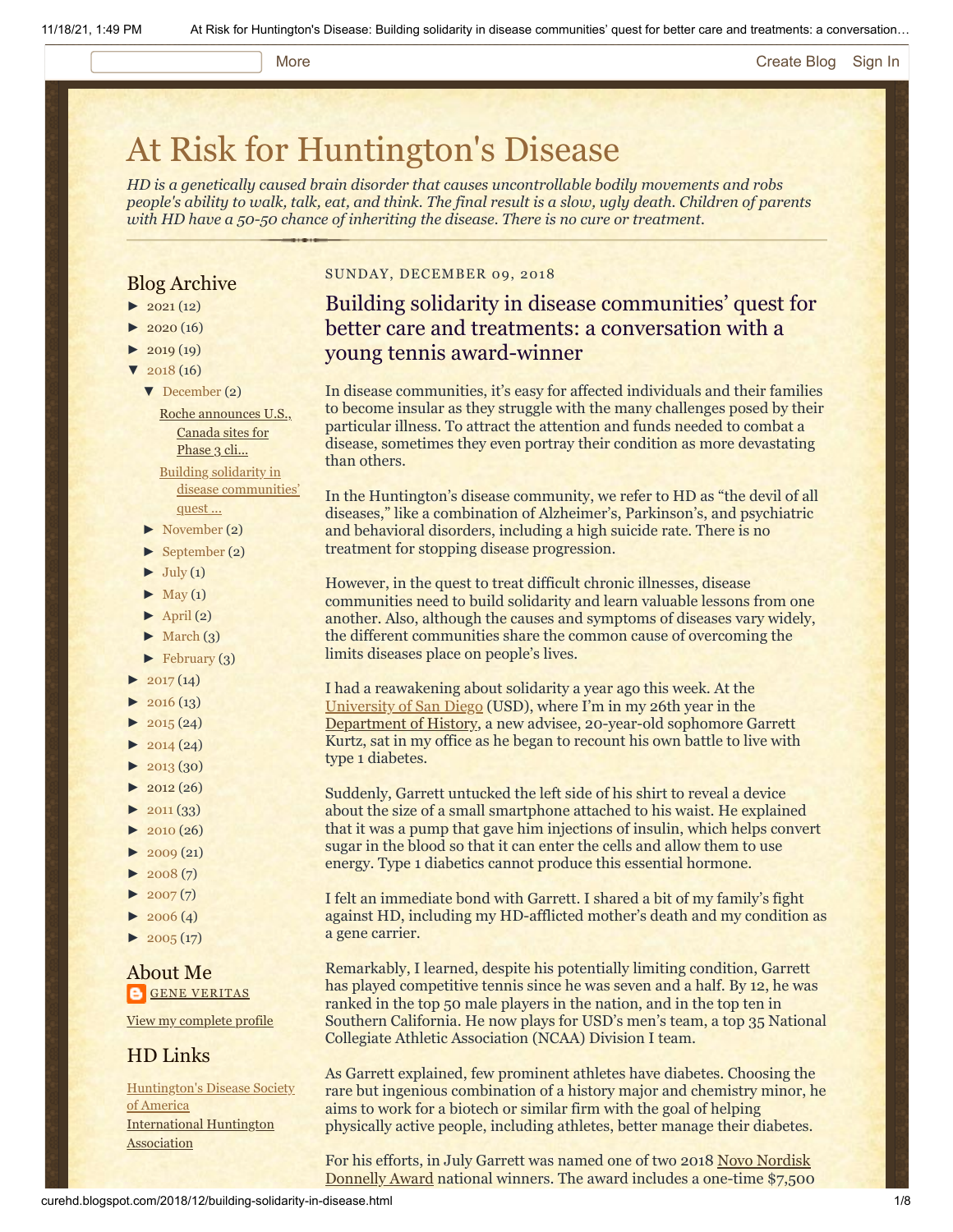[Huntington's](http://hddrugworks.org/) Disease Drug **Works** [Huntington's](http://www.hdlighthouse.org/) Disease **Lighthouse Hereditary Disease [Foundation](http://www.hdfoundation.org/)** [Huntington's](http://www.hdac.org/) Disease Advocacy Center Thomas [Cellini Huntington's](http://www.ourtchfoundation.org/) Foundation HDSA Orange County (CA) [Affiliate](http://www.hdsaoc.org/) HD Free with [PGD!](http://www.hdfreewithpgd.com/) [Stanford](http://www.stanford.edu/group/hopes/) HOPES Earth Source [CoQ10,](http://www.escoq10.com/) Inc.

# HD Blogs and Individuals

Chris Furbee: [Huntingtons](http://www.huntingtonsdance.org/) **Dance** Angela F.: Surviving [Huntington's?](http://survivinghuntingtons.blogspot.com/) Heather's [Huntington's](http://heatherdugdale.angelfire.com/) Disease Page



scholarship towards education, tennis development, and/or medical care. These and smaller awards go to male and female athletes ages 14-21 who

*Garrett Kurtz and Billie Jean King (photo from @USDmtennis)*

# **The inspiration of Billie Jean King**

"To receive an award from someone like her was absolutely incredible, and I'm extremely honored," Garrett said in a November 14 interview with me at USD, recalling King as a "trailblazer" in women's sports, gender equality, and LGBTQ advocacy.

After speaking with King for an hour, Garrett was inspired by her personality and positive attitude.

"She was very direct," he said. "She had an aura of self-confidence. She talked about how having self-confidence and a vision is something so important to people of all ages, but especially young people, wherever they may be in society."

The awards take their name from Diane Donnelly Stone and Tracey Donnelly Maltby, two sisters who became college tennis stars and have lived successfully with type 1 diabetes since childhood. Novo Nordisk, a Denmark-based global healthcare firm with a focus on diabetes, became the award's title sponsor in 2002.

"They want to highlight specifically tennis players who are type 1 diabetics and basically give them a voice or recognition for what they go through every day, the struggles that they have to deal with," Garrett commented.

You can watch my interview with Garrett in the video below.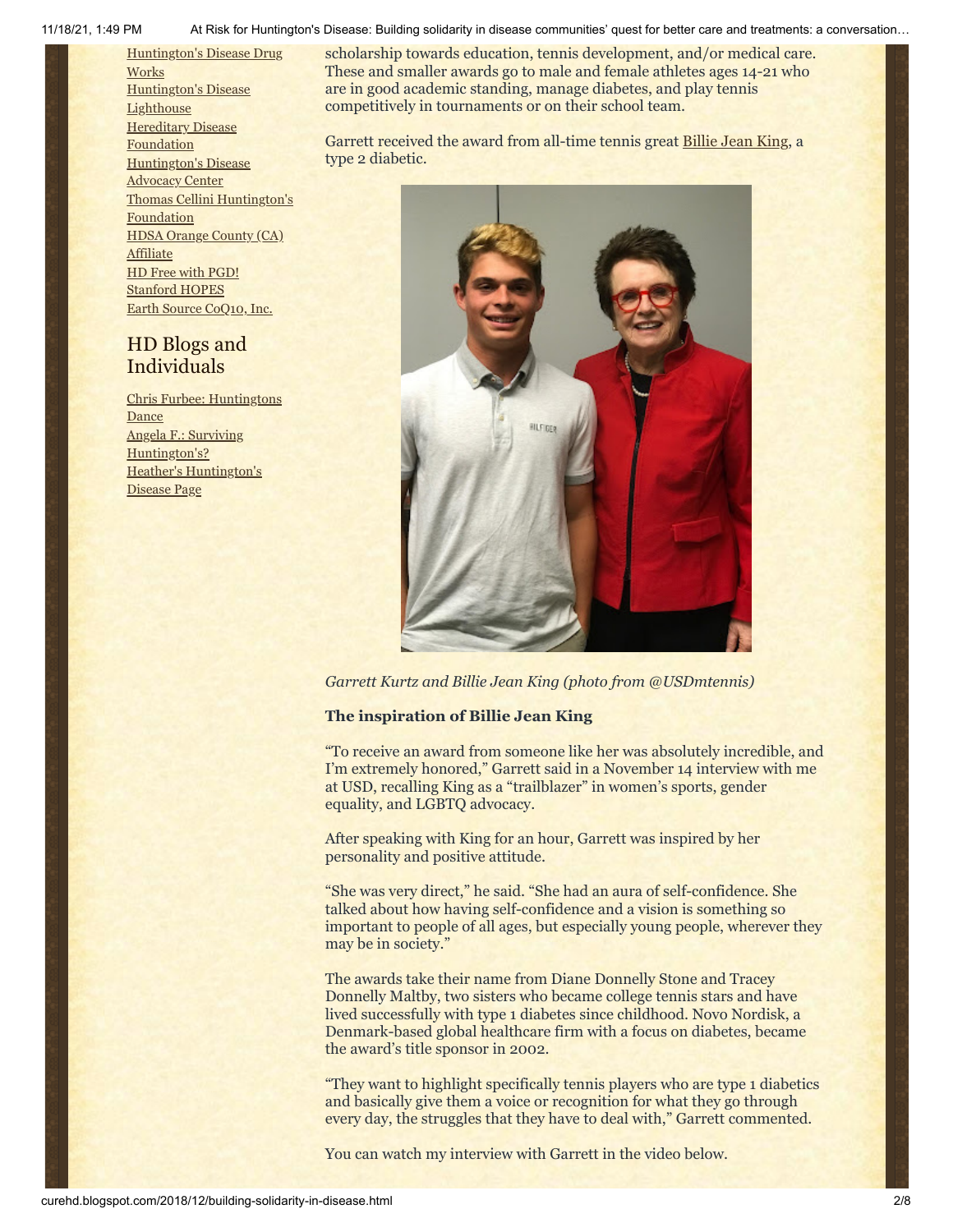

# **Diagnosed with type 1 diabetes**

54:56

Garrett and his parents discovered that he had type 1 diabetes when he was seven, just around the same time he started playing tennis in his hometown of Newport Beach, CA.

"I was extremely thirsty and dehydrated," he recalled. "I also had lost some weight. One of the unrelated members of my family had type 1 diabetes and we had a spare blood sugar test kit in my house. My mom took my blood sugar and I was extremely high and that was a strong indicator of what was happening. I was taken to the hospital and diagnosed pretty soon afterwards."

Other [type 1 symptoms](https://www.mayoclinic.org/diseases-conditions/type-1-diabetes/symptoms-causes/syc-20353011) include fatigue and weakness, frequent urination, extreme hunger, irritability and other mood changes, and blurred vision.

"I think diabetes is a very unique disease, because you cannot take a medication and just be good for the day," Garrett said. "It's a 24/7/365 type of disease where everything that I do – whether it be studying, exercising, eating, the anticipation of waiting for something, being happy – diabetes affects it."

With vigilant management of the disease, today his symptoms are under control.

#### **Understanding type 1 and type 2**

In 2015, [more than 30 million Americans](http://www.diabetes.org/diabetes-basics/statistics/) had diabetes, 1.25 million with type 1 and the rest with type 2.

[Type 1](http://www.diabetes.org/diabetes-basics/type-1/) was previously known as "juvenile diabetes" but actually affects more adults than children. It occurs in all ages and ethnic groups.

Garrett explained the differences between the two types.

"Type 1 is an autoimmune disease, which basically means your immune system attacks part of your body, whereas type 2 comes from your lifestyle, what you eat, and it's not necessarily hereditary," he said. "There's a whole host of autoimmune diseases."

His father has **ankylosing spondylitis**, believed by some researchers to also be an autoimmune disease. It has the same genetic marker as type 1 diabetes, but the doctors "don't know if there's a link between that and my diabetes," Garrett said.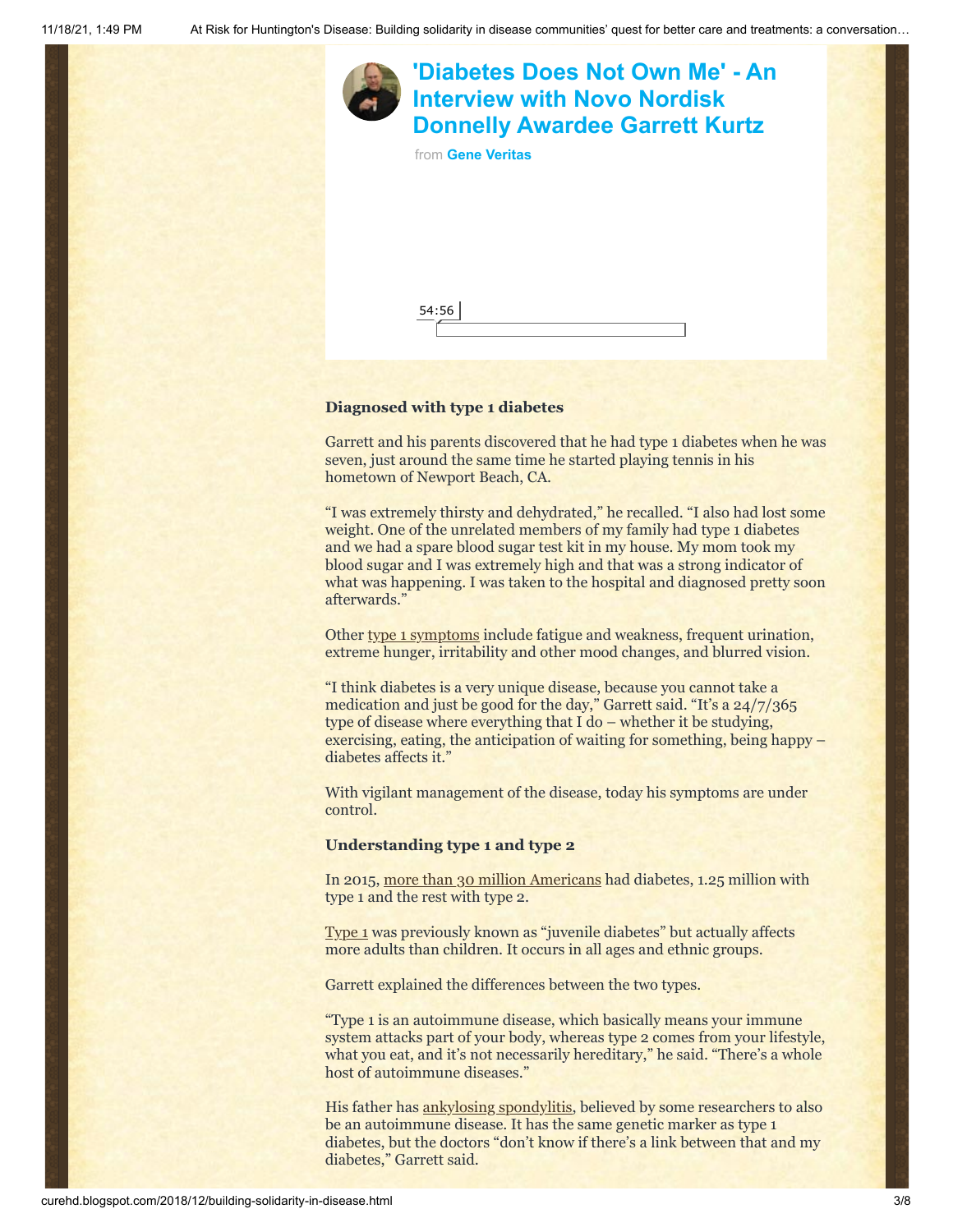"Type 1 is something that you cannot control," Garrett continued. "Basically what happens with a type 1 diabetic is that your immune system – and this is the great mystery with type 1 diabetes, whether it's your environment or something you eat or it's just how your body works – attacks all of your beta cells, which are produced by your pancreas."

Beta cells produce insulin, Garrett explained. Insulin breaks food, especially carbohydrates, down into glucose, which is the blood sugar that diabetics measure by pricking their fingers.

"Insulin attaches itself to the sugar and allows it to get transferred to the individual cells and allows them to use the energy, for you to function and exercise," he said.

Type 1 diabetics must "manually administer" their insulin via injection or a pump such as Garrett's.

Type 2 diabetes generally results from an unhealthy lifestyle, including obesity, lack of exercise, and poor diet.

"A type 2 diabetic is different in the sense that they become insulinresistant," Garrett explained. "You become so used to consuming so much, that your body keeps producing more and more insulin. It becomes a point where it's like taking too much of a drug. It's like becoming addicted. You need more and more and more until the point where the insulin just doesn't become effective."

# **Unhampered on the court**

From 2012 to 2015, another unexpected, painful, episodic condition hit Garrett, this time sidelining him from competitive tennis. After consulting with nearly a dozen sports orthopedic specialists and undergoing many MRI scans, he learned that he had a rare physical abnormality: a blood vessel was sitting on the nerves of his inner right elbow. In late summer 2015, he underwent a successful surgery to relieve the pain, enabling him to return to the court.

In 2016, after another tennis player recommended Garrett, USD head tennis coach [Ryan Keckley](https://usdtoreros.com/coaches.aspx?rc=41) recruited him for the team.

"With the understanding that he was a top ten player, and understanding his character, his family, and his love for the game, we decided to offer him an opportunity to play for USD," Keckley told me. Since his arrival, Garrett has played in several important matches for USD. Keckley said he expects Garrett to compete in the upcoming spring 2019 season.

Receiving the Novo Nordisk Donnelly Award was "really a testament of his character and his work ethic," added Keckley, a top player while a student at the University of Notre Dame. "There are very few athletes that have been able to manage what he manages, and are successful at it. This gives him an edge in seeking to go into the field of studying diabetes."

Given Garrett's small stature for tennis  $-5$ -7, 150 lbs.  $-$  "he needs to be the little engine that could," Keckley observed. "He has learned how to be tougher than his opponents, which is ultimately why he was one of the ten best players in the country in the 14 and unders."

Because of Garrett's careful management of his diabetes, the condition has not hampered his play, Keckley added.

"If you didn't know Garrett, you wouldn't know it was something he dealt with," he said.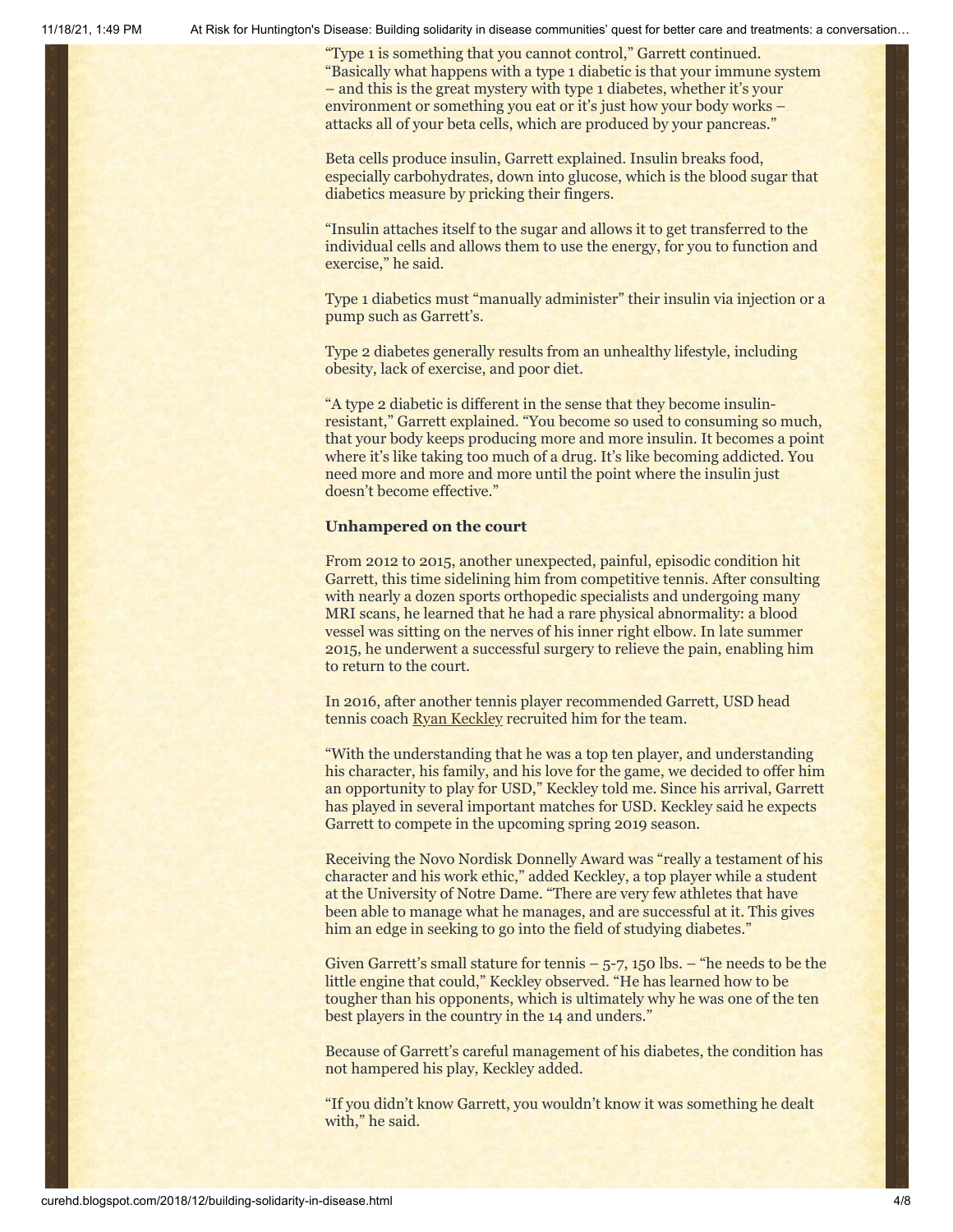

*Garrett Kurtz at practice (photo courtesy USD Men's Tennis Team)*

# **The hope of managing HD**

I told Garrett that we in the HD community hope for the breakthrough that allows patients to manage the disease in a way not unlike how he controls his diabetes with his pump. HD is also a 24/7/365 disease. HD patients, I speculated, might tweak their own administration of drug the way he does.

Still, to affect HD, a drug must cross the highly protective blood-brain barrier, a monumental task for drug researchers.

HD drug developers have discussed the possibility of using pumps to deliver a drug. In 2008, in my first visit to the former Isis Pharmaceuticals, Inc., now [Ionis Pharmaceuticals, Inc.](http://www.ionispharma.com/), the company's senior vice president, Frank Bennett, Ph.D., explained how the company used this approach. ([Click here](http://curehd.blogspot.com/2008/04/building-laser-guided-missile-to-attack.html) to read my 2008 report.)

Ionis researchers inserted pumps under the skin of mice, then, for each mouse, ran a tube into the brain to deliver an experimental gene-silencing drug. At that time, researchers were considering the use of a hockey pucksized pump placed in the abdomen of HD patients, which would pump the drug through a tube carefully inserted into the brain.

In our discussion, Dr. Bennett pointed out that people with a number of conditions such as chronic back pain or diabetes already used commercially approved pumps. Doctors could use infrared signals to program the pumps and control the flow of medication and could inject a new supply into the pump through a port just under the skin.

"It's obviously not ideal, but considering the severity of this disease, it's well worth the inconvenience that these pumps produce," Dr. Bennett observed in 2008. "Once patients acclimatize to them, they're really not that bothersome."

#### **A pump instead of spinal taps?**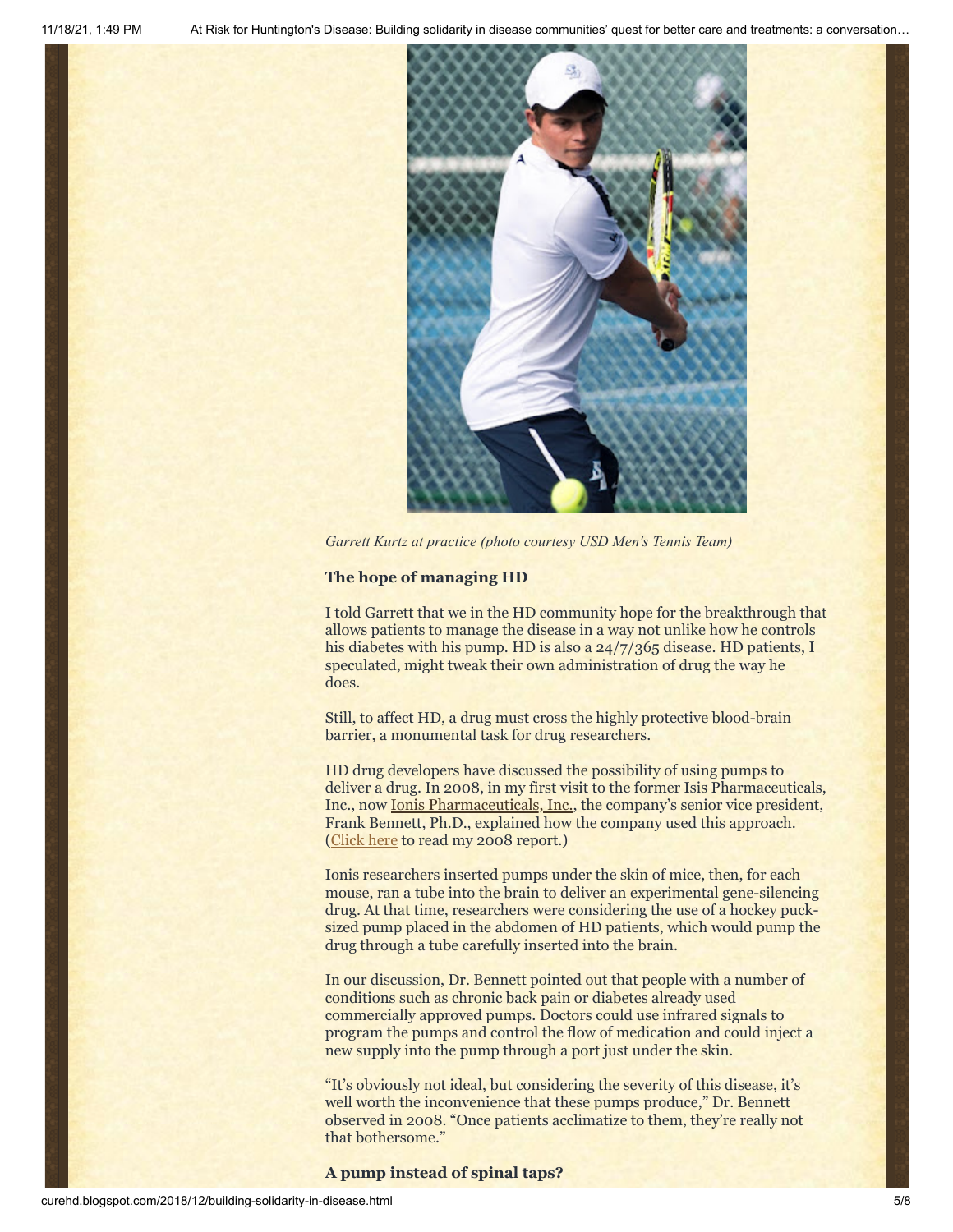Indeed, Ionis was exploring the possibility of pumping an HD drug into the cerebrospinal fluid (CSF), which bathes the brain, via pump. It had already used one of its drugs to reduce the effects of Lou Gehrig's disease in test rodents using this method.

So far, such pumps aren't being used in HD clinical trial. In its historic, highly successful *[Phase 1/2a clinical trial](http://curehd.blogspot.com/2018/03/ionis-phase-12a-clinical-trial-data.html)*, completed in December 2017, Ionis injected the drug via lumbar puncture (spinal tap) four times into the CSF of 46 volunteers, without any serious side effects.

The follow-up Phase 3 trial, to be run by Swiss-based [Roche](https://www.roche.com/) starting in early 2019, will involve 25 monthly lumbar punctures [\(click here](http://curehd.blogspot.com/2018/09/unpacking-generation-hd1-roche-phase-3.html) to read more).

Delivering drugs via spinal fluid is a new procedure. There are no studies of the effects of long-term use of spinal taps. I expressed my own [concerns](http://curehd.blogspot.com/2018/09/unpacking-generation-hd1-roche-phase-3.html]) about this.

With its current crucial focus on demonstrating efficacy in the Phase 3 trial, Roche is not yet ready to discuss the hypothetical use of a pump or other drug-delivery methods such as its proprietary "brain shuttle" technology ([click here](http://curehd.blogspot.com/2018/03/roche-gears-up-for-pivotal-phase-3.html) to read more).

[Medtronic](https://www.medtronic.com/us-en/index.html), the medical device and healthcare firm that makes Garrett's pump, has conducted HD research but not initiated any clinical trials. It also makes a [pump for delivering drugs into the CSF](https://www.medtronic.com/us-en/healthcare-professionals/products/neurological/drug-infusion-systems/synchromed-ii.html) for treating conditions such as chronic pain.

#### **A revolution in diabetic care**

In our November 2018 conversation, Garrett spoke in great detail about his use of the Medtronic [MiniMed 670G](https://www.medtronicdiabetes.com/products/minimed-670g-insulin-pump-system) electronic insulin pump and its companion, linked device, a continuous glucose monitoring sensor.



*The Medtronic MiniMed 670G electronic insulin pump (largest device in photo), continuous glucose monitoring sensor (small device on right), and blood sugar test kit (on the left)*

"It's like a temporary IV that you have to change every three days," Garrett explained. "You put it on a region of subcutaneous fat [fat under the skin] so that it can absorb and go into your system.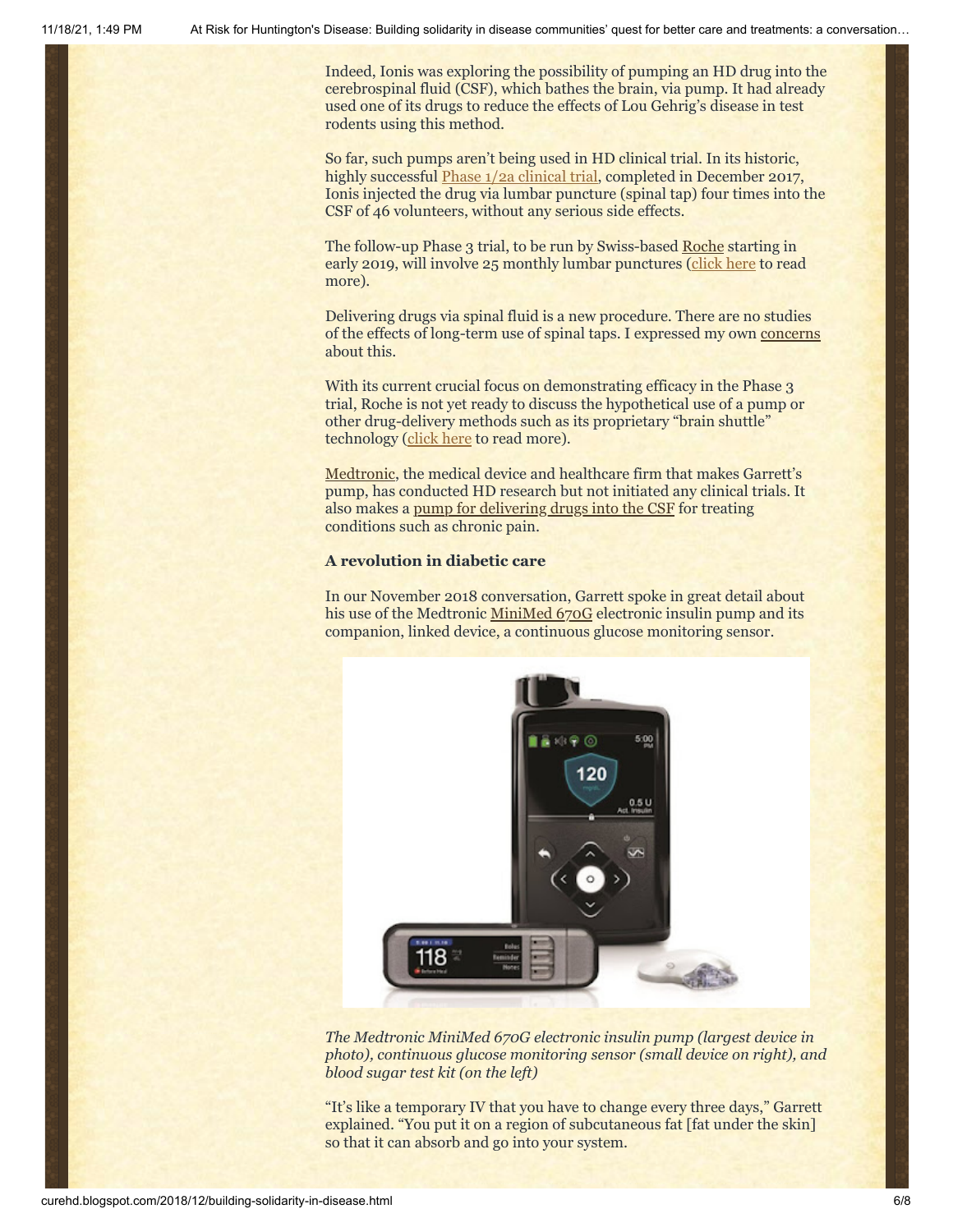"And the great thing about the insulin pump – and what makes it great for being a tennis player and being active – is you can give yourself insulin at any point in time during the day. I just have to press a few buttons, and I can configure how much insulin I'm giving myself. The great thing about the pump is that it allows you to give insulin in very small samples."

That's important, Garrett said, because the overall volume of insulin needed by a diabetic "is not very much."

The system helps "cover carbs" consumed – plus glucose produced by normal bodily functions – with small, pre-programmed boluses (doses) of insulin.

"In a normal person, their pancreas is doing all this automatically," he continued. "Every few minutes or every few seconds, your pancreas is giving you insulin. It also gives you a shot of adrenalin, which also bumps your blood sugar up."

Garrett used to prick his finger up to a dozen times per day to measure his glucose. Now, with the continuous monitoring glucose sensor, he does it only twice. "My finger pads are in bit better shape now," he observed, laughing.

The monitor is also attached to a small area of subcutaneous fat, generally on the stomach or the back of the arm or hips. It measures blood sugar every five minutes.

"For a diabetic, that's extremely helpful for you to understand where you are and what you need to do," Garrett said, noting that he can thus both anticipate and make adjustments and know whether he needs to consume sugar or insulin.

In this hybrid system, the pump and the sensor "talk to each other," Garrett added. There are still technical difficulties, but "it's revolutionary in terms of diabetic care, because it's that first step in trying to get the artificial pancreas."

He can also download data from the pump and sensor that allows him to analyze his blood glucose trends and insulin consumption for continual adjustments.

# **Feeling 'on top of your disease'**

The devices have not restricted his life in any way, Garrett said. On the contrary, as a tennis player, he can avoid having to take insulin shots during a match.

I asked Garrett what advice he would offer to drug companies working on neurological disease treatments and the potential of long-term drug delivery.

Garrett replied that he has recently been thinking more about the significance of his pump.

The system has allowed him to "fine-tune" his insulin intake, he observed.

"Having a pump kind of makes you feel empowered," he said. "It makes me feel like I control my disease. I own the disease. The disease doesn't own me."

With drugs delivered via pump, people with HD and other neurological disorders could also feel "on top of their disease," he said.

# **Disease communities learning from one another**